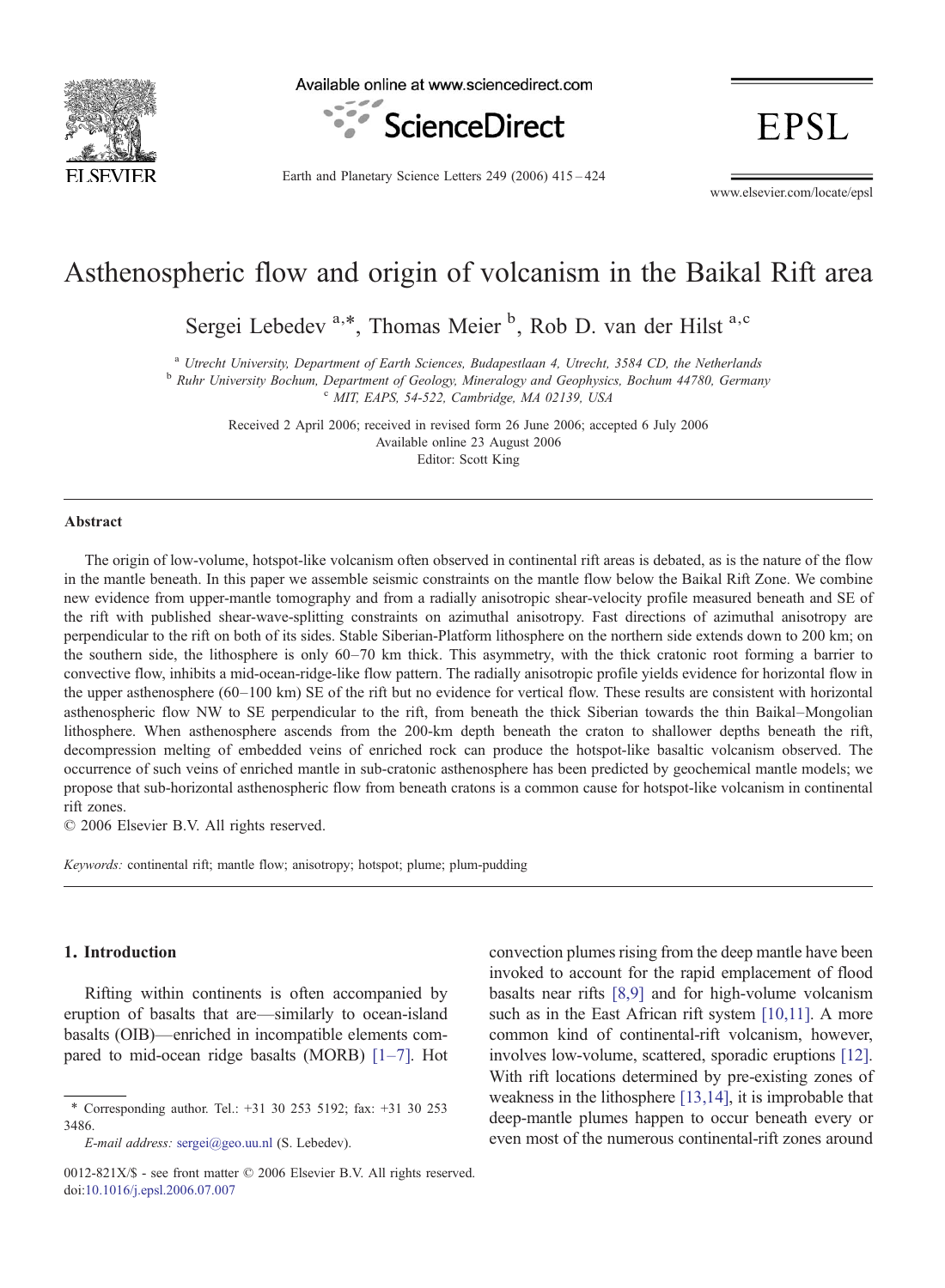<span id="page-1-0"></span>

Fig. 1. Surface deformation in Central and Eastern Asia (a) and in the Lake Baikal area (b). GPS-derived velocities are taken from Wang et al. [\[20\]](#page-8-0) and Calais et al. [\[21\]](#page-9-0) and plotted with respect to stable Eurasia as defined in [\[21\]](#page-9-0). Of the numerous East-Asia-wide measurements (a) we plot only selected, representative ones for clarity. Of the Baikal–Mongolia measurements (b) we plot the most accurate ones that were selected for plotting in [\[21\]](#page-9-0). National borders are drawn in gray. Locations of the major Cenozoic volcanic fields (shown in red, b) and of major faults outside Lake Baikal are taken from [\[22\]](#page-9-0).

the world. In this paper we consider seismic constraints on flow in the mantle beneath the Baikal Rift Zone and argue that it is sub-horizontal asthenospheric flow that may give rise to volcanism in this and perhaps many other rift areas.

The Baikal Rift Zone is located at the boundary of the stable Siberian Platform and deforming Baikal-Sayan fold belt (Fig. 1). Late Cenozoic (30–35 Ma to present) rifting has been accompanied by sporadic basaltic eruptions, with volcanic sites scattered within and around the rift zone [\[15\]](#page-8-0). The cause of the rifting has been attributed to the farfield stress associated with the India–Eurasia collision [\[16\]](#page-8-0). Occurrence of a deep-mantle plume beneath the rift zone has also been proposed, both as a contributor to the driving forces of the extension (e.g.,[\[17\]\)](#page-8-0) and as a supplier of the OIB-like basalts [\[18,19\].](#page-8-0)

Crustal extension across Lake Baikal is currently  $4 \pm 1$  mm/yr, with more extension occurring to the South [\[21\]](#page-9-0) (Fig. 1b). Estimates of the amount of total extension across the rift range from  $\geq 10$  km to 30–40 km [\[23,24\].](#page-9-0) The heat flow in the rift zone is only moderately elevated [\[25\]](#page-9-0). A hot, large-scale asthenospheric upwelling has been proposed to occur, eroding the lithosphere to crustal thickness below the rift [\[24\]](#page-9-0), but the lack of widespread melting of the lower crust as well as xenolith evidence are at odds with the presence of such an upwelling [\[26\]](#page-9-0).

Baikal-Rift tectonics and volcanism have no apparent relation to each other, which suggests that the scale and spatial distribution of volcanic activity are controlled by sublithospheric processes [\[15\]](#page-8-0). Convection modeling has produced a variety of plausible patterns of asthenospheric flow below rifts, shaped both by large-scale currents and—

in particular for craton-bounded rifts—by small-scale convection [\[10,27](#page-8-0)–29]. In order to map the actual mantle flow, observational constraints are needed. Such constraints can be inferred from measurements of seismic anisotropy; because interpretation of these measurements can be nonunique [\[30\]](#page-9-0) it is useful to combine different types of observations when possible.



Fig. 2. Shear-wave splitting measurements from [\[34,35\],](#page-9-0) plotted with lines parallel to the fast polarization direction. Line lengths are proportional to the splitting; the locations of the stations are shown with circles. National borders are drawn with gray lines. Data from the two stations shown as triangles has been used in the interstation dispersion analysis in this study.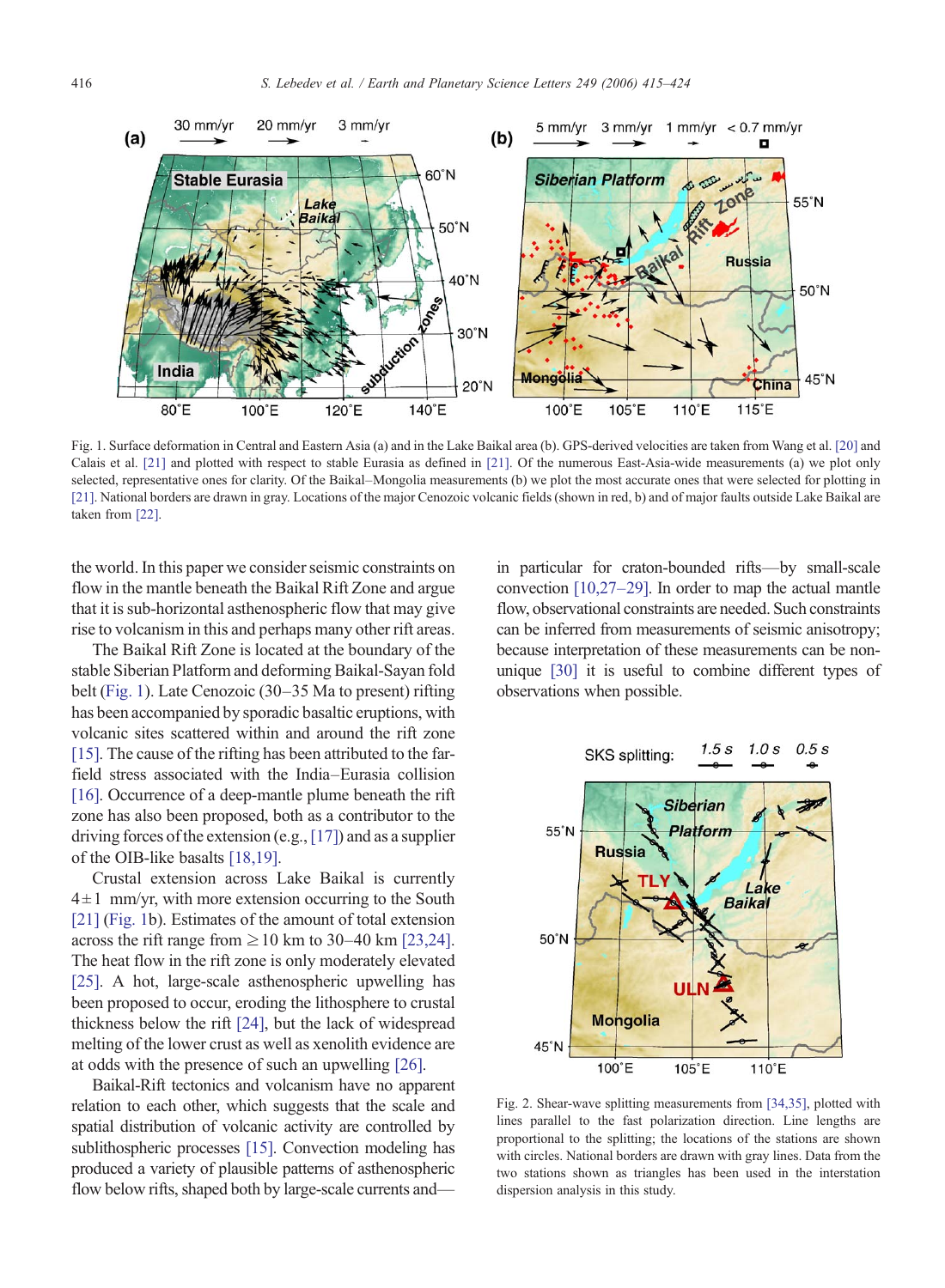<span id="page-2-0"></span>Morgan and Morgan [\[31\]](#page-9-0) proposed that some of the Cenozoic intraplate volcanism in East Asia is due to a horizontal sublithospheric flow driven by the draining of asthenosphere at Western Pacific subduction zones: subducting slabs drag down a thin layer of asthenosphere; the lost asthenosphere is replaced by means of sublithospheric flow from beneath Asia; in locations where the flow rises (e.g., from beneath thicker continental towards thinner marginal-basin lithosphere) pressure-release melting and volcanism occur. If only enriched "plums" (of the "plum pudding" geochemical mantle model [\[32,33\]\)](#page-9-0) melt, then the resulting volcanism can be very similar to that observed at hotspots.

Here we present seismic evidence for sub-horizontal asthenospheric flow that we suggest has caused lateCenozoic volcanism in the Baikal Rift region. Combining previously published shear-wave splitting measurements, a new shear-speed tomographic model, and a new radially anisotropic shear-velocity profile measured beneath and SE of the rift, we infer that the asthenosphere is flowing perpendicular to the rift from beneath the thick Siberian towards the thin Baikal–Mongolian lithosphere and argue that this is causing the sporadic volcanism observed.

# 2. Azimuthal anisotropy: evidence from shear-wave splitting

A remarkable result of a major seismic experiment in the Baikal Rift area [\[34,35\]](#page-9-0) was that fast directions of



Fig. 3. Horizontal cross-sections through the Asian part of the global tomographic model [\[36\]](#page-9-0). The depths and limits of the color scales are given next to the frames. The reference model is the (3-D) CRUST2.0 in the crust and a (1-D) AK135 [\[38\]](#page-9-0) in the mantle. AK135 was recomputed at a reference period of 50 s and slowed down by 70 m/s in the transition zone. Circles show seismicity at each of the depths [\[39\]](#page-9-0). The yellow rectangle is around the Lake Baikal region.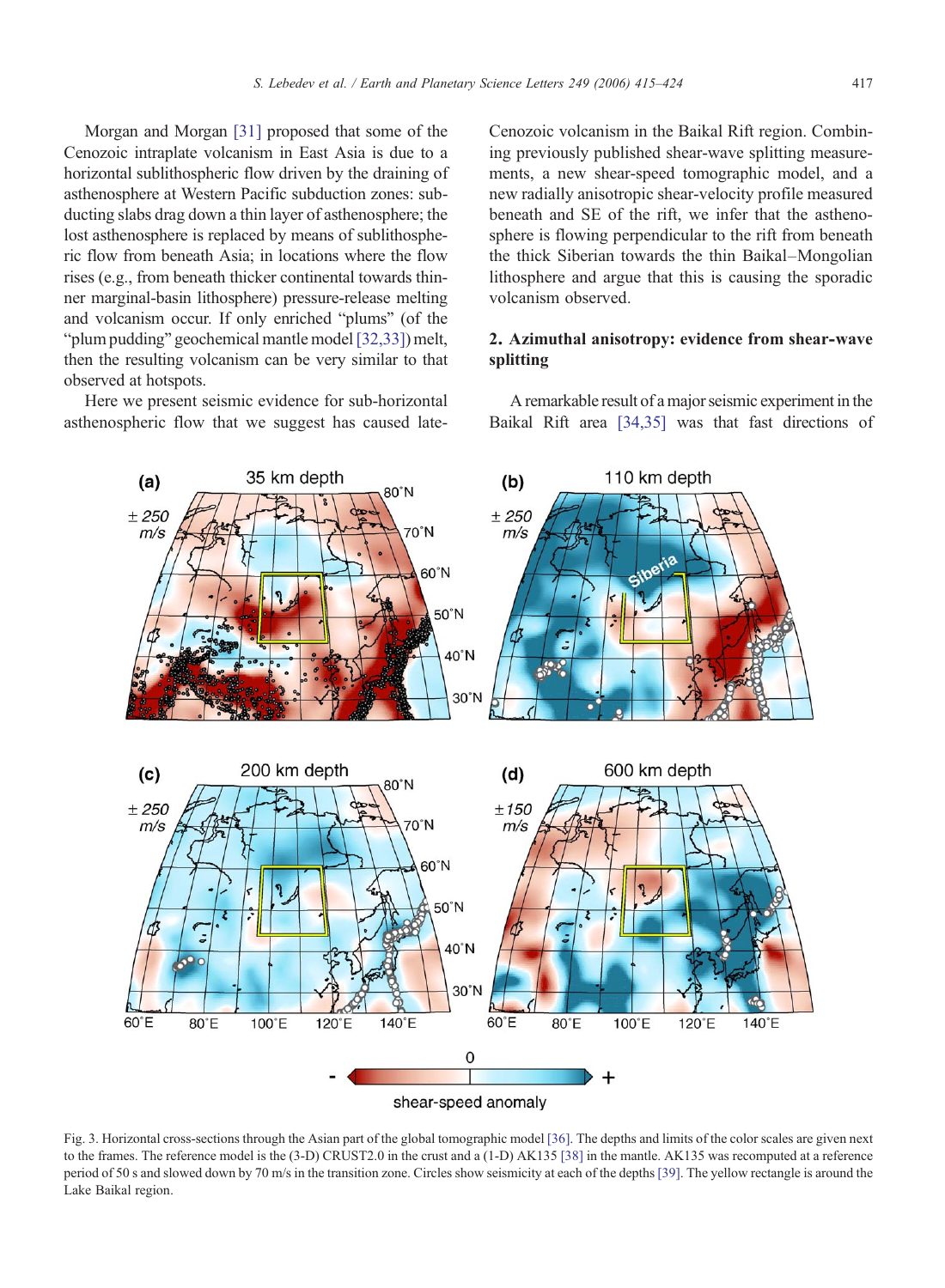azimuthally anisotropic S waves (measured from SKS splitting) were consistently perpendicular to the rift on both of its sides (with the exception of the rift-parallel measurements in the immediate vicinity of the rift axis) [\(Fig. 2](#page-1-0)). This has been interpreted as evidence for a mantle flow beneath the rift similar to that beneath mid-ocean ridges (MOR), with asthenosphere rising vertically beneath the rift axis and then diverging horizontally beneath the lithosphere, in the NW and SE directions away from the axis [\[34\]](#page-9-0). The shear-wave splitting observations are, of course, equally consistent with flow in the same NW-to-SE direction on both sides of the rift.

South of the rift, fast anisotropic directions are consistent with (parallel or close to parallel to) GPS-derived velocities of the surface with respect to stable Eurasia ([Figs.](#page-1-0) [1b and 2\)](#page-1-0). GPS measurements show present-day motion, whereas seismic anisotropy in the mantle is related to finite strain accumulated over a period of time [\[30\]](#page-9-0). For anisotropy in the asthenosphere, the agreement between the two types of measurement is consistent with the lithosphere–asthenosphere relative motion having been perpendicular to the rift axis for a large portion of the rifting period. North of the rift, the Siberian Platform is stationary in the stable-Eurasia reference frame; the pattern of anisotropy is the same on the north and south sides of the axis. A few hundred kilometers SE of the rift, both fast anisotropic directions and GPS-derived velocities change to approximately W–E.

### 3. Upper-mantle heterogeneity

Seismic tomography can offer constraints on the structure of the lithosphere beneath the region. We consider a global shear-speed model [\[36\]](#page-9-0) that was derived by means of automated multimode inversion (AMI) of waveforms of surface waves and of regional S and multiple-S waves [\[37\].](#page-9-0) Combined sensitivities of the different types of waves yield resolution from the surface down to the bottom of the mantle transition zone (660-km depth).

The background model used in the tomographic inversion is three-dimensional (3-D) in the crust, with the reference crustal structure provided by CRUST2.0 [\(http://](http:////mahi.ucsd.edu/Gabi/rem.html) [mahi.ucsd.edu/Gabi/rem.html\)](http:////mahi.ucsd.edu/Gabi/rem.html); lateral shear-speed variations at 35-km depth [\(Fig. 3](#page-2-0)a) are given with respect to CRUST2.0 where the Moho depth exceeds 35 km and with respect to AK135 [\[38\]](#page-9-0) elsewhere. The tomographic model shows clear contrasts across tectonic boundaries, including subduction zones as well as the Baikal Rift. The contrast between the high velocities within the lithosphere of the Siberian Platform and low velocities beneath Baikal– Mongolia is even more pronounced at 110 km depth (in the mantle our background model is a one-dimensional (1-D) depth profile). The seismically fast Siberian lithosphere is observed down to ∼200 km depth. In the transition zone [\(Fig. 3](#page-2-0)d) wavespeeds beneath the Baikal region are relatively low, with the lowest values north of the rift. The lateral and vertical extent of the Siberian-Platform lithosphere inferred from our tomography is consistent with inferences from other high-resolution models constrained with surface waves (e.g., [\[40\]\)](#page-9-0); the low-velocity anomaly in the transition zone has been observed in  $P$ -velocity [\[41\]](#page-9-0) and S-velocity [\[42\]](#page-9-0) regional studies.

# 4. Radially anisotropic structure: evidence from interstation dispersion

To derive additional constraints on structure southeast of the Baikal Rift, we perform interstation measurements using a pair of stations of the Global Seismographic Network: the station in Talaya (TLY) near the SW tip of the Lake Baikal (approximately on the rift axis) and the station in Ulaanbaatar (ULN) in Mongolia ([Figs. 2 and 4](#page-1-0)). The advantage of two-station measurements compared to source-station ones used in large-scale tomography (Section 3) is that they allow one to utilize structural information from fundamental-mode surface waves in broader frequency bands. Surface waves at different periods are sensitive to elastic properties in different depth ranges; measuring Rayleigh- and Love-wave dispersion over broad frequency bands (e.g., in a period range of 10–300 s) enables one to resolve trade-offs between model parameters in the crust and in the upper mantle, both isotropic and radially



Fig. 4. Great-circle paths from the events used in the interstation dispersion analysis (circles) to the stations TLY and ULN (triangles). The epicenters are plotted overlaying the paths. For some of the events, both Love and Rayleigh waves could be used, for others—only Love or only Rayleigh waves.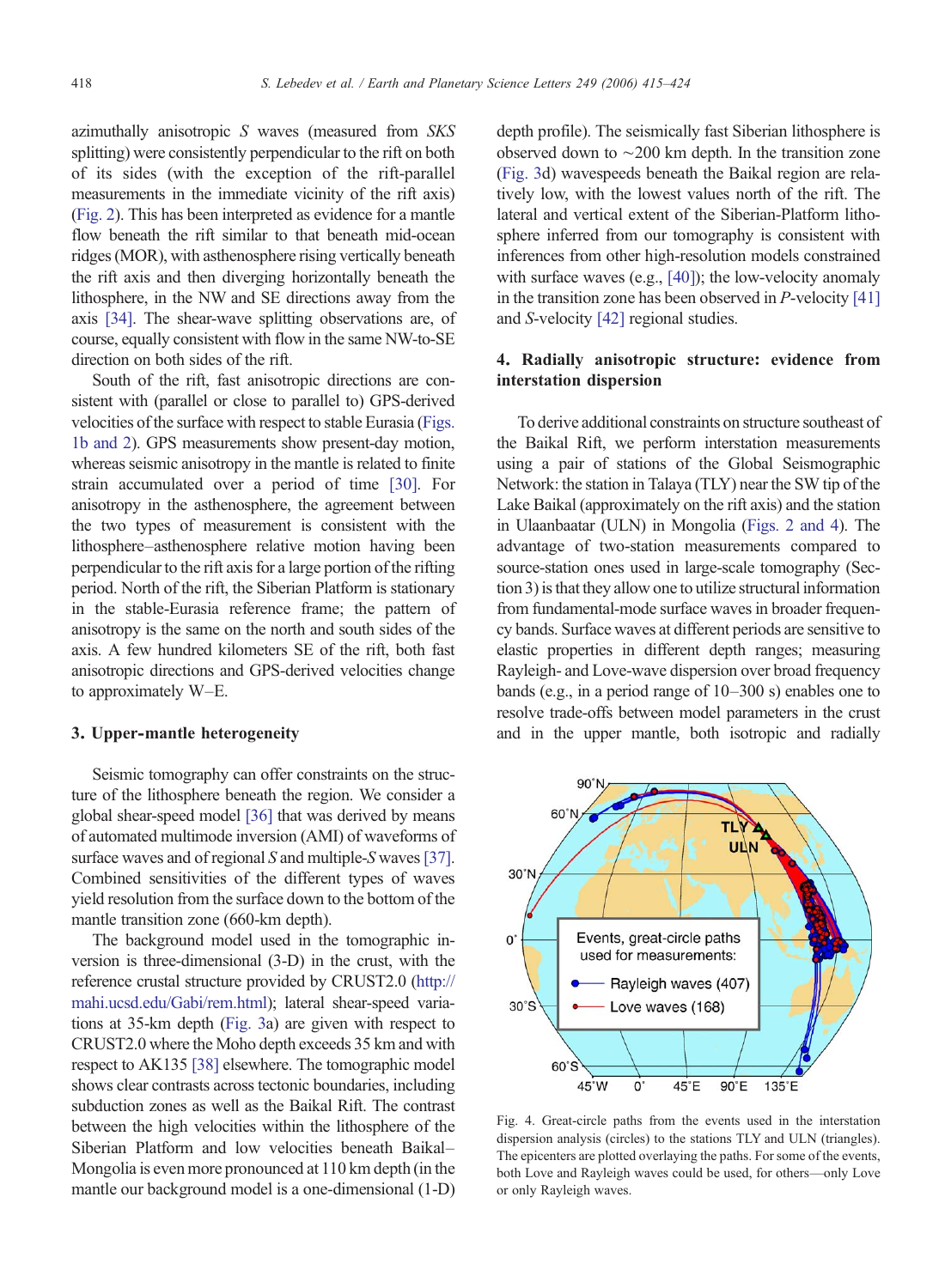anisotropic. Another advantage of interstation analysis is that when phase-velocity curves are inverted for a shearvelocity profile the inverse problem is small and welldetermined and the trade-offs between structural para-

## 4.1. Measurement of dispersion curves

meters can be explored with a series of simple tests.

We first measured phase velocities of the fundamentalmode Rayleigh and Love waves by cross-correlating vertical- and transverse-component seismograms from the two stations, as described elsewhere [\[43\].](#page-9-0) We also measured average phase velocities between sources and stations by means of waveform inversion with AMI [\[37\],](#page-9-0) and for each pair of successful measurements (same event, both stations) we calculated phase velocities between the two stations. Because AMI synthesizes complete seismograms, fundamental-mode dispersion could be measured even when the mode interfered with energetic S waves. Due to effects of seismic-wave diffraction some of the automatically measured curves were unrealistically rough. In an interactive curve-selection procedure, we rejected about a quarter (bumpy ones and obvious outliers). In Fig. 5a the discarded curves are shown in pale colors selected ones—in bright colors.

The average Rayleigh- and Love-wave phase-velocity curves and their standard deviations were derived from cross-correlation measurements on records from 407 and 168 events, respectively, and from AMI measurements on records from 177 and 84 events. The curves obtained with the two methods overlap over most of their frequency bands and are remarkably consistent (Fig. 5b). Each of the methods performs better than the other at some frequencies, with the cross-correlation, "station-station" technique providing the highest-frequency measurements and the waveform-inversion, "source-station" technique supplying lowest-frequency Love-wave measurements. The combined Rayleigh and Love phase-velocity curves have very wide frequency bands (period range 8–340 s) and small uncertainties, especially at higher frequencies.

## 4.2. Radially-anisotropic shear-velocity profile

We invert the Rayleigh- and Love-wave phasevelocity curves for profiles of vertically and horizontally polarized shear speeds  $V_{\rm sv}$  and  $V_{\rm sh}$ , respectively [\(Fig. 6](#page-5-0)). The inversion is performed by means of non-linear optimization from the MATLAB toolkit. Synthetic phase velocities are recomputed exactly for every perturbed shear-speed profile during the gradient search. Compressional velocity  $V_p$  has a relatively small but not negligible effect on Rayleigh-wave phase velocity; perturbations in  $V_p$  were assumed isotropic and coupled to the perturbations in isotropic-average shear speed as



Fig. 5. (a) Measurement of interstation dispersion with the Automated Multimode Inversion of surface- and S wave forms. From pairs of sourcestation measurements (same event, both stations), automatic measurements of interstation phase-velocities are obtained. In an interactive selection that follows, only smooth curves are accepted. (b) The average dispersion curves and their standard deviations from (source-station) AMI measurements are superimposed on those obtained with (station–station) cross-correlation method [\[43\]](#page-9-0). Reference curves shown were computed for PREM [\[44\].](#page-9-0)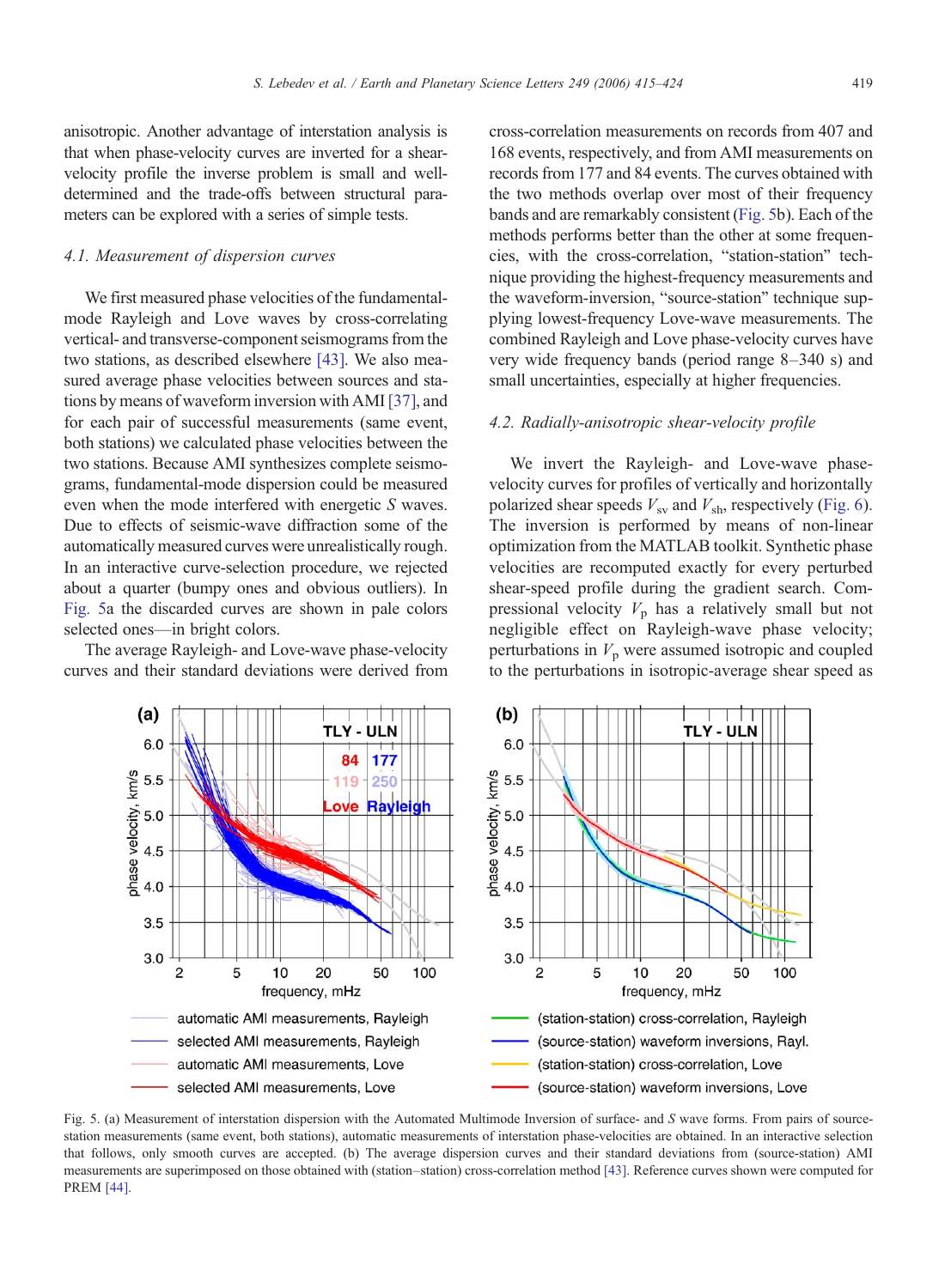<span id="page-5-0"></span>

Fig. 6. Our preferred radially-anisotropic S-velocity profile, obtained with moderate damping on isotropic and anisotropic anomalies. The corresponding synthetic Love and Rayleigh phase-velocity curves are shown in the bottom frame together with the measured curves plus/minus the error bars.

 $\delta V_p$  (m/s)≡ $\delta V_s$  (m/s) (the main results discussed below do not change if different reasonable coupling definitions are assumed or if no perturbations in  $V_p$  are allowed).

The depth to the Moho (crust-mantle interface) was one of the parameters of the inversion. The best-fitting value is in the 45–50 km range, in agreement with published receiver-function measurements [\[45,46\].](#page-9-0)

Our preferred model (Fig. 6) was obtained with moderate damping both on isotropic anomalies and on the amount of radial anisotropy. The following features of the model are robust (constrained by the data and not affected by our choice of parameterization and damping). The thin lithosphere south of the rift extends down to 60–70 km depth and is underlain by a pronounced low-velocity zone, which we interpret to be the low-viscosity asthenosphere. The lower crust, mantle lithosphere, and upper asthenosphere down to 100–110 km are required to be radially anisotropic,  $V_{\rm sh}$  being 3–4% larger than  $V_{\rm sv}$ . No anisotropy is required below 100 km. In the mantle transition zone (410–660 km depth) shear velocity is  $\sim$ 2% lower than in AK135.

That these features are required by the data was verified by series of tests in which we tried—unsuccessfully—to match the measurements using models with the features absent. We also tested what anomalies can be consistent with the data while not required by it. In the tests shown in [Fig. 7](#page-6-0), we tried to force into the models radial anisotropy with first  $V_{\rm sh} < V_{\rm sv}$  and then  $V_{\rm sh} > V_{\rm sv}$ . Using gradient searches with damping, we looked for models as consistent as possible with the a priori chosen patterns of radial anisotropy ( $V_{\text{sh}}=V_{\text{sv}}-0.2$  km/s at all depths and  $V_{\rm sh} = V_{\rm sv} + 0.2$  km/s at all depths) while also consistent with the measured dispersion curves within error bars. The results show, for example, that radial anisotropy at transition-zone depths is poorly constrained: the models are not inconsistent with the data with either  $V_{\rm sh}$   $\lt$   $V_{\rm sv}$  or  $V_{\rm sh}$   $\gt$   $V_{\rm sv}$ . (The reasons for this are that the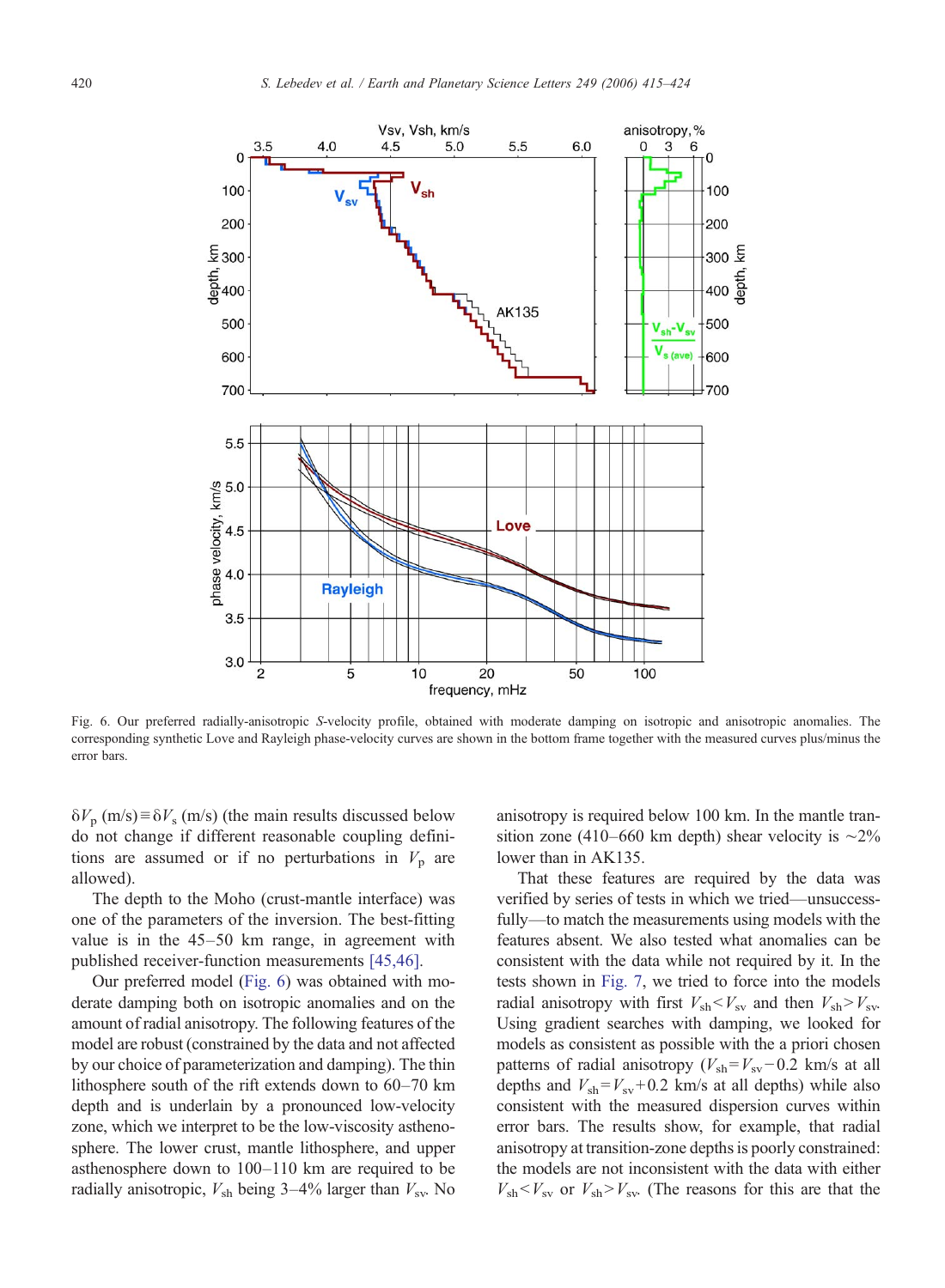<span id="page-6-0"></span>

Fig. 7. Tests on forcing patterns of radial anisotropy into the profiles: anisotropic S-velocity profiles and the corresponding synthetic Love and Rayleigh phase-velocity curves obtained in inversions that were regularized so as to strongly encourage radial anisotropy in the models with  $V_{sv} > V_{sh}$ (left) or  $V_{\rm sv} < V_{\rm sh}$  (right).

Love-wave sensitivity even at longest of our measurement periods weakens by the transition-zone depth and that our error bars at longest periods are relatively large.) In contrast, structure in the upper 150 km changes little in these and other tests, which confirms that it is tightly constrained by the data.

# 5. Seismic structure and mantle flow

Fast azimuthal-anisotropy directions inferred from shear-wave splitting [\[34\]](#page-9-0) are consistent with asthenospheric flow perpendicular to the Baikal Rift ([Fig. 2](#page-1-0)). The interpretation is non-unique: the depth interval of the detected anisotropy is unknown and, if the anisotropy is due to asthenospheric flow, the direction of the flow is ambiguous (either NW or SE). We argue that seismological and other observations can be explained by a model in which asthenosphere flows from beneath the Siberian Platform, NW-to-SE across the rift ([Fig. 8\)](#page-7-0).

The cratonic lithosphere of the Siberian Platform is likely to have been stable for billions of years, due to its high viscosity, yield strength and compositional buoyancy [\[48\].](#page-9-0) Substantial strain within it at present or in the recent past is unlikely. The boundary of the cratonic lithosphere in the mantle thus forms a barrier for convective flow that extends from the surface down to 200 km depth. The presence of such a barrier just NW of the rift renders unlikely MOR-type mantle flow.

Shear-wave splitting observed on the Siberian Platform probably originates either from frozen anisotropy within the lithosphere or from anisotropy in the asthenosphere beneath it [\[34\]](#page-9-0). Frozen lithospheric anisotropy cannot be ruled out on the basis of our observational evidence. It would have to have formed, however, in ancient times and if it was responsible for the observed splitting then the fact that the fast anisotropic directions NW and SE of the rift are identical would have to be a coincidence. We suggest that it is more likely that the observed shear-wave splitting is related to current and recent strain within the asthenosphere beneath the Siberian Platform.

Southeast of the rift axis, the lithosphere is thin (60–70 km), in contrast with estimates in most previous studies (e.g., [\[49,41\]\)](#page-9-0). Surface-wave observations require strong radial anisotropy within the lithosphere and upper asthenosphere down to 100 km depth. Within the deforming lithosphere, the anisotropy can be attributed both to present-day deformation and to frozen structure [\[30,50,51\].](#page-9-0) In the asthenosphere, the ∼3% detected radial anisotropy is probably caused by strain associated with recent horizontal flow.

GPS-derived surface velocities southeast of the rift correlate with fast directions of anisotropy inferred from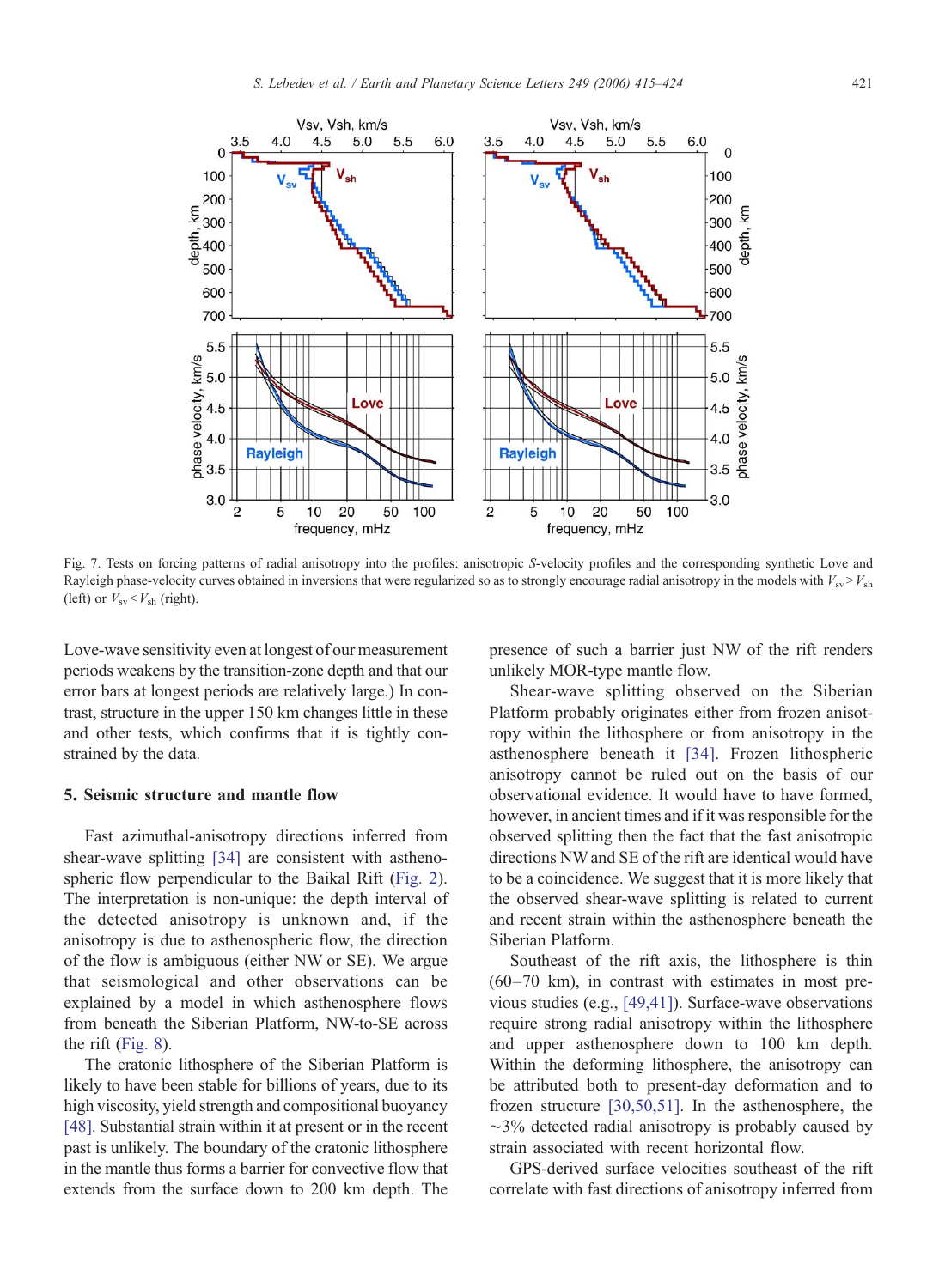<span id="page-7-0"></span>

Fig. 8. Interpretative cross-section perpendicular to the Baikal Rift. White arrows show motion with respect to the Siberian Platform lithosphere. Relative velocities of the lithosphere and asthenosphere SE of the rift reflect the scenario in which asthenosphere is dragged by the lithosphere above. In an alternative scenario with asthenospheric flow due to a pressure gradient (e.g., pull towards Western Pacific subduction zones where asthenosphere is entrained by subducting slabs and lost to deep mantle [\[31,47\]](#page-9-0)), the velocity of the asthenosphere can be greater than the velocity of the lithosphere.

shear-wave splitting ([Figs. 1b and 2](#page-1-0)). Such correlation is absent in some other locations in the deforming Central and Eastern Asia; this has been interpreted as an indication that the anisotropy sampled by SKS waves is primarily within the lithosphere rather than asthenosphere [\[50,51\].](#page-9-0) Fast directions of seismic anisotropy in the asthenosphere, however, cannot be expected to always be parallel to the current direction of the relative lithosphere–asthenosphere motion: they depend on the history of the flow [\[52\].](#page-9-0) Given the complex, evolving pattern of rotation of lithospheric blocks near the India– Eurasia suture, it is to be expected that anisotropic fast directions do not necessarily coincide with surface velocities. Moreover, asthenosphere itself cannot be assumed stationary or disturbed only by the drag from the lithosphere above. It may be stirred by the relative motion of thicker and thinner lithospheric blocks, pushed by mantle upwellings [\[10\],](#page-8-0) or pulled towards downwellings [\[31,47\]](#page-9-0).

Possible causes for the rift-perpendicular, NW-to-SE asthenospheric flow in the Baikal region include the drag from the Baikal–Mongolia lithosphere above and the pressure gradient due to draining of asthenosphere at the Western Pacific subduction zones ([Fig. 1\)](#page-1-0). Both scenarios are feasible and consistent with observed anisotropy. In the former, the lithospheric extension of a few tens of kilometers across the rift zone [\[23,24\]](#page-9-0) produces sufficient strain in the asthenospheric layer a few tens of kilometers thick to cause strong anisotropy [\[30\].](#page-9-0) In the latter, asthenosphere is pulled SE towards the Western Pacific subduction zones: both the upper (cold) and the lower (hot) sides of slabs drag down a layer of asthenosphere at least a few kilometers thick [\[47\]](#page-9-0), and the lost asthenosphere is likely to be replaced by flow from beneath Eurasia [\[31\].](#page-9-0) The rate of this flow can be greater than the rate of extension across Baikal, implying

that drag from asthenosphere may be one of the driving forces of the lithospheric extension.

Volcanism in the Baikal region is low-volume, scattered, and sporadic, with the erupted basalts enriched in incompatible elements[\[15,18,19\]](#page-8-0). Such volcanism can be produced by melting of enriched "plums" in the asthenosphere beneath the rift area. Small-scale chemical heterogeneities have long been suggested to be ubiquitous in the mantle [\[32,33,53](#page-9-0)–56]. Morgan and Morgan [\[33\]](#page-9-0) have proposed "two-stage melting" to be the basis of the mantle plum-pudding recipe: plume upwellings first melt a small amount at a 100–200 km depth; "plums" are easier to melt, and a large proportion of the incompatible elements goes into the melt which forms enriched OIB; when the depleted leftovers melt again at 20–75 km depth beneath mid-ocean ridges, depleted MORB is produced.

This mantle plum-pudding recipe [\[33\]](#page-9-0) implies that asthenosphere beneath 200-km thick cratonic lithosphere may consist of or include material that has not yet undergone the first-stage melting because it had not reached a shallow enough depth. It still contains the enriched "plums" and if it flows from beneath the craton towards the rift and ascends along the bottom of the thinning lithosphere, the "plums" will melt, producing sporadic eruptions of enriched basalts.

In the model of Morgan and Morgan [\[33\],](#page-9-0) material with enriched veins is brought into the upper mantle by upwellings from the lower mantle (plumes). Shallower origins for small-scale chemical heterogeneity in the upper mantle have also been proposed [\[29,57,56\].](#page-9-0) Our model (sub-horizontal flow towards rifts resulting in sporadic volcanism) may be compatible with different origins of chemical heterogeneity in the asthenosphere. The flow from beneath thick lithosphere towards rifts is only one element in the complex system of global mantle convection, although one of particular interest because, as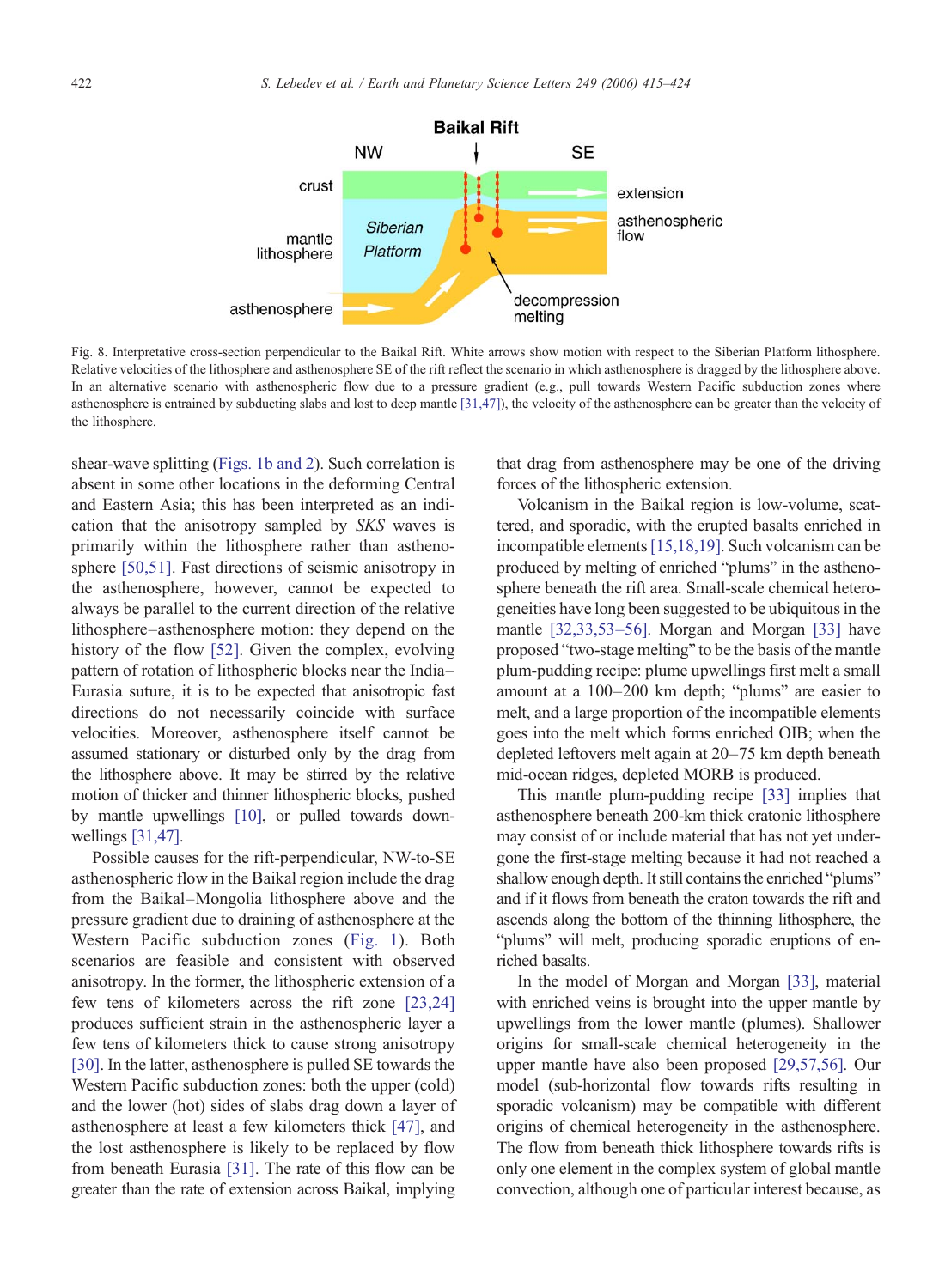<span id="page-8-0"></span>we propose, it gives rise to rift-zone volcanism observed at the surface.

# 6. Conclusions

The location of the Baikal Rift Zone above the transition from thick Siberian to thin Mongolian lithosphere, the consistent rift-normal pattern of fast directions of azimuthal anisotropy on both sides of the rift, the presence of strong anisotropy within the upper asthenosphere beneath Baikal–Mongolia, and the occurrence of scattered, hotspot-like volcanism in the vicinity of the rift suggest that the flow of asthenosphere is normal to the rift and that its rise from under the Siberian craton causes decompression melting and results in the basaltic volcanism observed.

This mechanism may not be unique to Baikal. Continental rifts, especially those near cratonic boundaries, are locations where sublithospheric flow can move mantle rock from  $150-200$  km to shallower  $(\leq 100$  km) depths. Subcratonic asthenosphere can contain veins of enriched mantle [\[33,56\]](#page-9-0). We suggest that the flow from beneath cratons and the resulting decompression melting of these veins is the cause of sporadic volcanism in many continental rift zones worldwide.

## Acknowledgements

We thank W. Jason Morgan for the enlightening discussions at the 2005 "Deep Earth" workshop in Frejus. Comments from Greg Houseman and from anonymous referees helped us to improve the manuscript. Figures were generated with Generic Mapping Tools [\[58\]](#page-9-0). Waveform data was obtained from facilities of the Incorporated Research Institutions for Seismology (IRIS) Data Management System (DMS), funded through the National Science Foundation (NSF) GEO Directorate, Instrumentation and Facilities Program, under Cooperative Agreement EAR-0004370. Global Seismographic Network (GSN) is operated jointly by the IRIS, the United States Geological Survey (USGS), and the NSF. This work was supported by the VICI Innovative Research Award, awarded by the Netherlands Organization for Scientific Research (NWO) to RvdH.

## References

- [1] P.A. Ziegler, European Cenozoic rift system, Tectonophysics 208 (1992) 91–111.
- [2] D. Latin, F.G. Waters, Basaltic magmatism in the North Sea and its relationship to lithospheric extension, Tectonophysics 208 (1992) 77–90.
- [3] M. Wilson, H. Downes, Mafic alkaline magmatism associated with the European Cenozoic rift system, Tectonophysics 208 (1992) 173–182.
- [4] M. Wilson, Z.M. Lyashkevich, Magmatism and the geodynamics of rifting of the Pripyat–Dnieper-Donets rift, East European Platform, Tectonophysics 268 (1996) 65–81.
- [5] S.R. Hart, J. Blusztajn, W.E. LeMasurier, D.C. Rex, Hobbs Coast Cenozoic volcanism: implications for the West Antarctic rift system, Chem. Geol. 139 (1997) 223–248.
- [6] E.-R. Neumann, E.A. Dunworth, B.A. Sundvoll, J.I. Tollefsrud, B1 basaltic lavas in Vestfold-Jeloya area, central Oslo rift: derivation from initial melts formed by progressive partial melting of an enriched mantle source, Lithos 61 (2002) 21–53.
- [7] C. Gautheron, M. Moreira, C. Allegre, He, Ne and Ar composition of the European lithospheric mantle, Chem. Geol. 217 (2005) 97–112.
- [8] W.J. Morgan, Convective plumes in the lower mantle, Nature 230 (1971) 42–43.
- [9] R. White, D. McKenzie, Magmatism at rift zones: the generation of volcanic continental margins and flood basalts, J. Geophys. Res. 94 (1989) 7685–7729.
- [10] C.J. Ebinger, N.H. Sleep, Cenozoic magmatism throughout east Africa resulting from impact of a single plume, Nature 395 (1998) 788–791.
- [11] D.S. Weeraratne, D.W. Forsyth, K.M. Fischer, A.A. Nyblade, Evidence for an upper mantle plume beneath the Tanzanian craton from Rayleigh wave tomography, J. Geophys. Res. 108 (2003), do[i:10.1029/2002JB002273.](http://dx.doi.org/10.1029/2002JB002273)
- [12] G.E. Lofgren, A.E. Bence, M.B. Duke, M.A. Dungan, J.C. Green, S.E. Haggerty, L.A. Haskin, A.J. Irving, P.W. Lipman, A.J. Naldrett, J.J. Papike, A.M. Reid, J.M. Rhodes, S.R. Taylor, Petrology and chemistry of terrestrial, lunar and meteoritic basalts, in: Basaltic Volcanism Study Project (Ed.), Basaltic volcanism on the terrestrial planets, Pergamon Press, 1981, pp. 1–437.
- [13] A.M.C. Sengör, B.A. Nayal'in, Rifts of the world, in: R.E. Ernst, K.L. Buchan (Eds.), Mantle plumes: Their identification through time, no. 352 in Geol. Soc. Am. Spec. Pap., Geol. Soc. Am., Boulder, 2001, pp. 389–482.
- [14] A. Tommasi, A. Vauchez, Continental rifting parallel to ancient collisional belts: an effect of the mechanical anisotropy of the lithospheric mantle, Earth Planet. Sci. Lett. 185 (2001) 199–210.
- [15] N.A. Logatchev, N.A. Florentsov, The Baikal system of rift valleys, Tectonophysics 45 (1978) 1–13.
- [16] P. Molnar, P. Tapponnier, Cenozoic tectonics of Asia: effects of a continental collision, Science 189 (1975) 419–426.
- [17] Y.A. Zorin, E.K. Turutanov, V.V. Mordvinova, V.M. Kozhevnikov, T.B. Yanovskaya, A.V. Treussov, The Baikal rift zone: the effect of mantle plumes on older structure, Tectonophysics 371 (2003) 153–173.
- [18] V.V. Yarmolyuk, V.G. Ivanov, V.I. Kovalenko, B.G. Pokrovskii, Magmatism and geodynamics of the southern Baikal volcanic region (mantle hot spot): results of geochronological, geochemical, and isotopic (Sr, Nd, and O) investigations, Petrology 11 (2003) 1–30.
- [19] J.S. Johnson, S.A. Gibson, R.N. Thompson, G.M. Nowell, Volcanism in the Vitim Volcanic Field, Siberia: geochemical evidence for a mantle plume beneath the Baikal rift zone, J. Petrol. 46 (2005) 1309–1344.
- [20] Q. Wang, P.Z. Zhang, J.T. Freymueller, R. Bilham, K.M. Larson, X. Lai, X.Z. You, Z.J. Niu, J.C. Wu, Y.X. Li, J.N. Liu, Z.Q. Yang, Q.Z. Chen, Present-day crustal deformation in China constrained by global positioning system measurements, Science 294 (2001) 574–577.